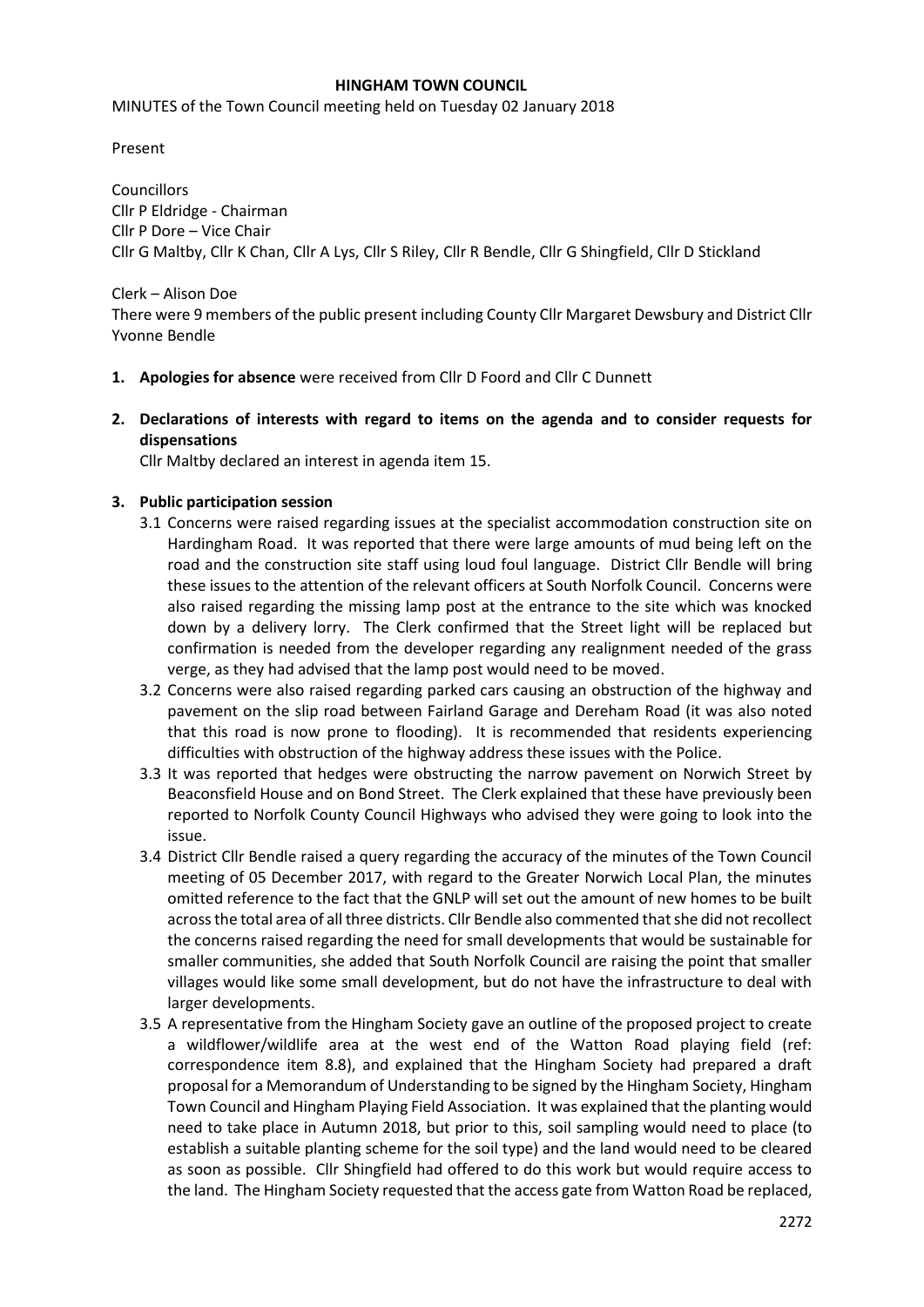as the existing gate does not work properly and would not be able to give adequate access for the heavy machinery required. It was pointed out that the gate (and therefore its replacement) was the responsibility of the HPFA, a representative from the HPFA advised that they would not have the funds for replacing the gate. It was noted that if the HPFA wished for the Town Council to consider funding the replacement of the gate they would need to request a proposal to be included in the agenda for a future Town Council meeting. It was asked if CIL money could be used to replace the gate (the Clerk will check with SNC regarding this). It was requested that a plan of the proposed area to be included in the project be made available for consideration at the next Town Council meeting.

# **4. Accuracy of the Minutes of the Town Council meeting of 05 December 2017**

The minutes were agreed as correct and signed by the Chairman with the amendments to item 9, District Councillor's report to read as follows (as per the request from District Cllr Bendle)

 Cllr Bendle also reported that there will be a consultation on the Local Plan for South Norfolk, Broadland and Norwich districts (the Greater Norwich Local Plan). This regulation 18 consultation on the plan being developed by the Greater Norwich Development Partnership will set out the amount of new homes to be built across the total area of all three districts. It will give people the opportunity to comment on the vision and objectives for the whole area and the strategic policies and it will cover the period to 2036. It will also allow residents to view the land submitted by developers that could be made available for development in Hingham. The GNDP are hoping to have a roadshow event in Hingham, with regard to potential development land (date to be confirmed). The consultation is due to be held between January and March 2018 and will be available via the GNDP website. Concerns were raised from the Town Council that the development plans would not include provisions for small developments which would be more sustainable for smaller communities, rather than the large developments currently being built. There was also concern expressed regarding the continued development of Watton which has a knock on effect of increasing traffic on the B1108 through Hingham.

#### **5. Matters Arising (written report circulated prior to the meeting see Appendix A)**

# **6. Working party reports**

- 6.1 There was no report from the Cemetery and Churchyard working party as they had not met and there were no updates to report.
- 6.2 The Events Working Party reported that the Fayre on the Fairland ( $9<sup>th</sup>$  December) was a success and well supported. 34 business made donations (prizes and equipment). Although the accounts for the fair were still to be finalised, there was an approximate income of £1700 and approximate expenditure of £900. Thanks was given by the working party and the Chairman for all of the volunteer help, and the Chairman also expressed his thanks to the working party for organising the event and that he had received many positive comments about the event.

#### **7. Reports from representatives on external bodies**

7.1 The Hingham Playing Field Association reported that there had been a breakdown in the sewage system at the sports centre. The system is now working and safe but further costly work is needed to install a new tank.

#### **8. Correspondence**

- **8.1 Breckland District Council - Notification of Submission - Breckland Local Plan**
- **8.2 Norfolk ALC - Grants and other funding sources**
- **8.3 Norfolk County Council - Norfolk County Council Budget Consultation**
- **8.4 Norfolk Constabulary - Hingham, Deopham and Wicklewood Newsletter**
- **8.5 Norfolk Playing Fields Association – Membership Information**
- **8.6 South Norfolk Council - Parish Council Precept Requirements for 2018/19**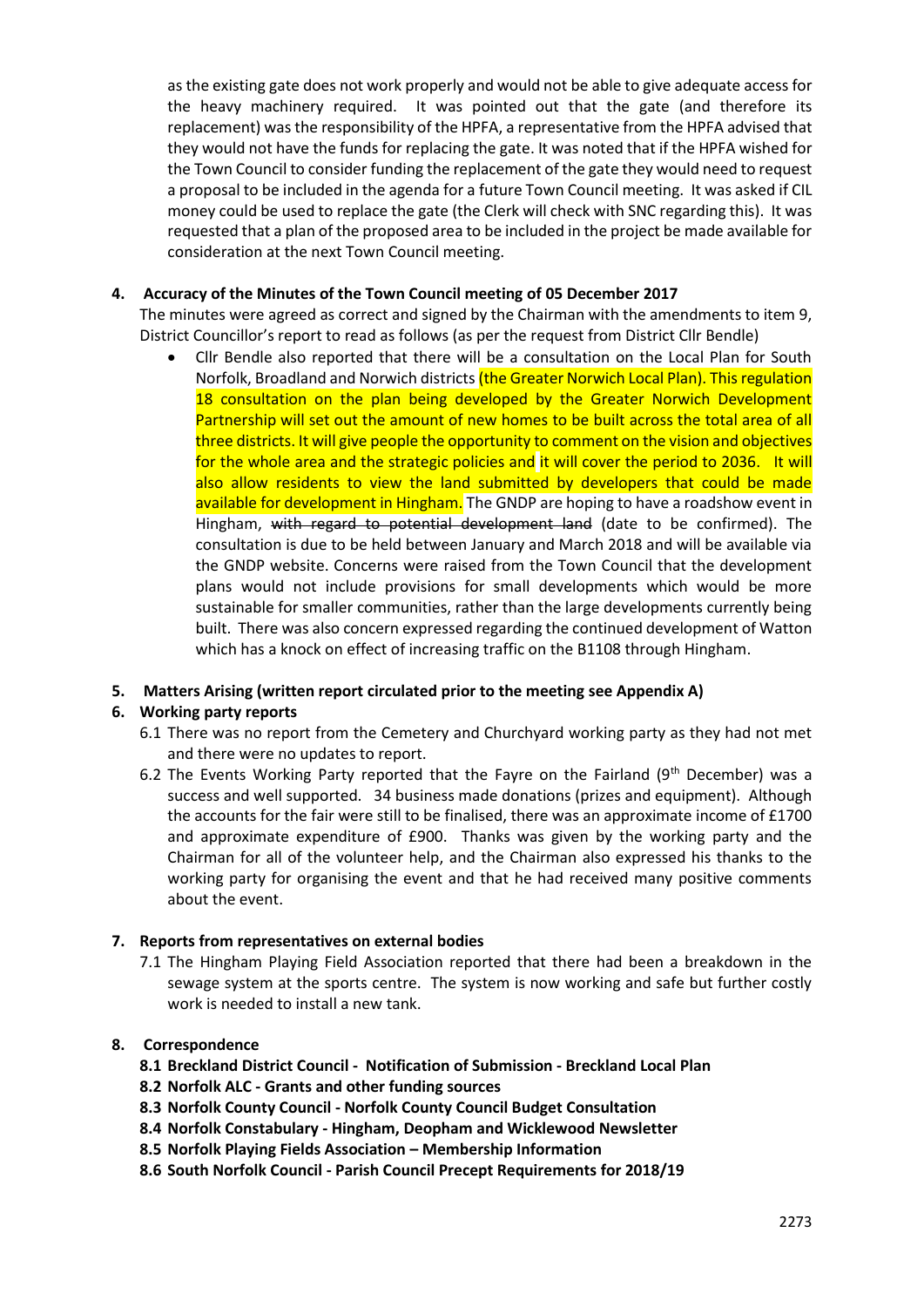**8.7 South Norfolk Council - Greater Norwich Local Plan Parish Councils briefing, 16th January 2018 –** Cllr Roger Bendle offered to attend.

## **8.8 Hingham Society,Tom Cowin – Wildlife Conservation Area**

#### **9. District Councillor's report**

District Cllr Bendle advised there was little to report on (other than the Greater Norwich Local Plan consultation) due to the Christmas period.

#### **10. County Councillor's report**

County Cllr Dewsbury advised there was little to report on due to the Christmas period, but offered a reminder that the consultation on the Norfolk County Council budget savings proposals for 2018/19 was due to end at midnight (02 January 2018).

#### **11. Planning Decisions**

- **11.1 2017/2562 - 2A Hardingham Road Hingham Norfolk NR9 4LX Demolition of flat roof garage and erection of pitched roof double garage Approval with Conditions**
- **11.2 2017/2510 - 37 - 39 Hardingham Road Hingham Norfolk NR9 4LX Variation of condition 2 of permission 2016/1796 (Part demolition and redevelopment of site for 17 one-bedroom specialised supported living apartments (Use Class C3) and Higher Complex Care and Autism accommodation comprising seven bedrooms and ancillary staff/communal areas (Use Class C2), together with car parking and amenity space.) - demolish of existing building and rebuild on the same footprint with revisions. Approval with Conditions**
- **11.3 2017/2468 - 6 Market Place Hingham NR9 4AF Replacement of 2 existing sash windows Approval with Conditions**
- **11.4 2017/2175 & 2017/2174 - Pearces Farm Seamere Road Hingham NR9 4LP Use of barn as ancillary to main dwelling, repairs and alterations to barn and erection of new garden wall. Inclusion of surrounding land within residential curtilage (retrospective). Approval with Conditions**

#### **12. Planning Applications**

**(as notified by SNC for consultation)**

**12.1 2017/2821 - 2 Frost Row Bungalow Watton Road Hingham Norfolk NR9 4NW Erection of single storey extension to bungalow**  The council agreed to recommend approval.

*(Applications for information, where Town Council is not consulted for comment)*

- **12.2 2017/2830 - The Cottage 2 Dereham Road Hingham Norfolk NR9 4HU 2 x Holly - fell**
- **12.3 2017/2770 - Land South Of Norwich Road Hingham Norfolk Discharge of conditions 3 and 23 of planning permission 2014/2322/F - (3) management and maintenance of streets (23) Fire Hydrant positions**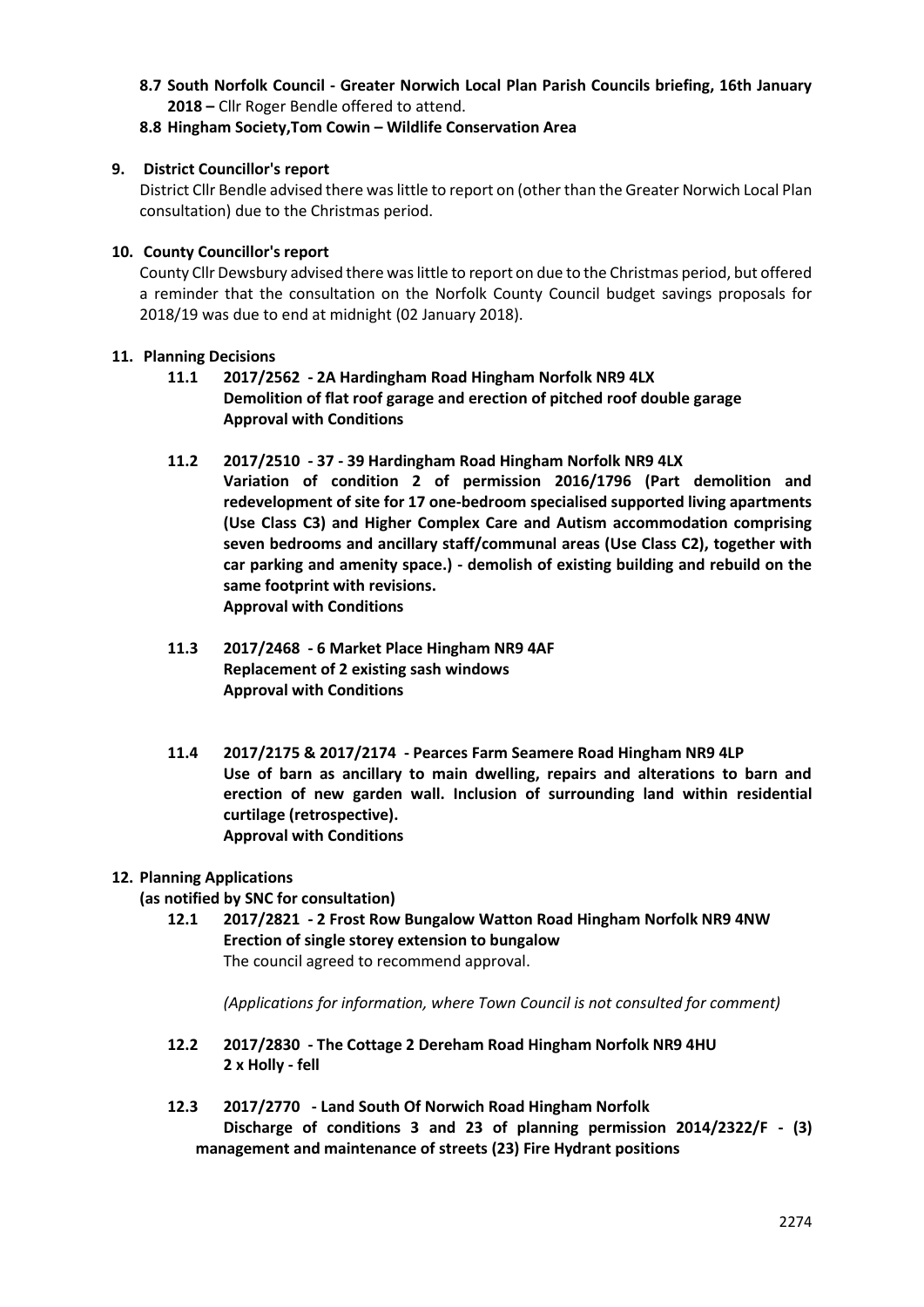#### **FINANCE**

# **13. To agree the 2018/19 budget**

The draft budget (as prepared by the Finance Committee at their meeting in November 2017) was circulated to all councillors prior to the Town Council meeting of 05 December 2017.

The Clerk explained that the accounting for the toilets would have to change once the toilets were handed over to the Town Council. As currently an annual figure is paid to the Town Council by SNC to offset the expenditure on the toilets. When the toilets are transferred a lump sum will be also be transferred to the Town Council, therefore initially the toilet expenditure will not form part of the budget (required by the precept) but will be plotted against that lump sum payment. Once the annual cost of running the toilets can be established, plans can be made to incorporate the cost of the toilets into the budget required from the precept and to look at other funding options such as business sponsorship.

The Clerk recommended some minor amendments to the draft 2018/19 projected expenditure figures as follows:

Hall Hire – increase (from £600) to £700 (to take into account the hire of the small room)

Website – include - £30 (as advised by Norfolk ALC there will now be a charge for the website which was previously free)

Signs – include £200 (as the council had previously agreed to price some "please do not park on the grass" signs)

This would make the total budget - £72,915

The expenditure figures were discussed and it was noted that there was no expenditure that could be reduced and it was agreed to incorporate the additions as recommended by the Clerk. The 2018/19 budget was agreed – see Appendix B

#### **14. To agree the Parish Precept 2018/19**

The grant from South Norfolk Council for 2018/19 is £1008.00

The tax base for 2018/19 is 891

The figures for various precept options were discussed – it was agreed to request a precept of £61,000 which will equate to £66.16 annual charge on a band D property (an increase of £4.44 from 2017/18).

#### **15. Accounts for Payment**

The Clerk advised that a further invoice had been received (since the publication of the agenda) from Anglian Water for the cemetery standpipe, making the account for payment as below. The accounts for payment were agreed by the council and the cheques signed.

| <b>ACCOUNTS FOR PAYMENT 02 JANUARY 2018</b> |                                       |                                    |  |  |  |
|---------------------------------------------|---------------------------------------|------------------------------------|--|--|--|
| <b>TOTAL</b>                                | PAYEE                                 | <b>DETAILS</b>                     |  |  |  |
| £736.18                                     | <b>D RAMM</b><br>wages 4 wks (726.18) |                                    |  |  |  |
|                                             |                                       | toilet cleaning products (10.00)   |  |  |  |
| £719.64                                     | A DOE                                 | Wages (694.64)                     |  |  |  |
|                                             |                                       | REFRESHMENTS CHRISTMAS AIR (25.00) |  |  |  |
| £219.00                                     | LINCOLN SOCIAL CENTRE                 | <b>HALL HIRE</b>                   |  |  |  |
| £294.19                                     | K AND M LIGHTING SERVICES             | CONTRACT                           |  |  |  |
| £605.63                                     | <b>EON</b>                            |                                    |  |  |  |
| £13.32                                      | ANGLIAN WATER                         | <b>FAIRLAND STANDPIPE</b>          |  |  |  |
| £470.28                                     | <b>HMRC</b>                           |                                    |  |  |  |
| £50.00                                      | HOCKHAM PLAYING FIELD                 | <b>STALL HIRE</b>                  |  |  |  |
| £101.38                                     | <b>G MALTBY</b>                       | WINE FOR BAR AT FAIR               |  |  |  |
| £224.92                                     | <b>G FARMER</b>                       | ALCOHOL/HOT CHOC ETC BAR AT FAIR   |  |  |  |
| £12.10                                      | ANGLIAN WATER                         | <b>CEMETERY</b>                    |  |  |  |
| £3,446.64                                   | <b>TOTAL</b>                          |                                    |  |  |  |

**Signed ………………………………………………… Chairman 06 February 2018**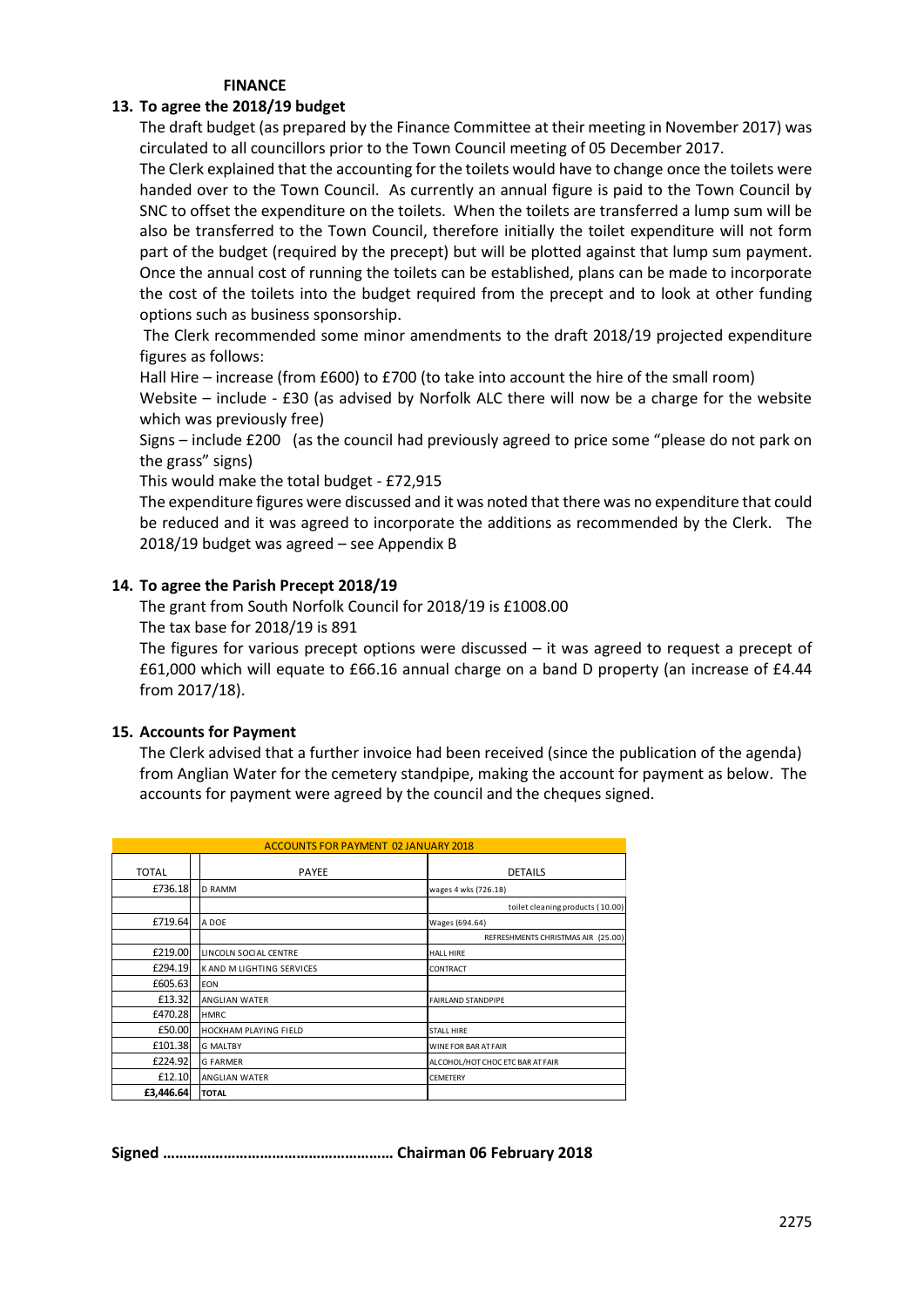# **Clerks Report for 02 January 2018**

| Min:            | <b>Update</b>                                                                                                                                                                                                                                                                                                                                                                                                                                                                                                                                                                                                                                                                                                |  |  |
|-----------------|--------------------------------------------------------------------------------------------------------------------------------------------------------------------------------------------------------------------------------------------------------------------------------------------------------------------------------------------------------------------------------------------------------------------------------------------------------------------------------------------------------------------------------------------------------------------------------------------------------------------------------------------------------------------------------------------------------------|--|--|
|                 | Matters Arising From the minutes of the meeting on 05 December 2017                                                                                                                                                                                                                                                                                                                                                                                                                                                                                                                                                                                                                                          |  |  |
|                 | 5 A letter of thanks has been sent to the school – to thank the children for the Christmas<br>decorations for the town Christmas tree - the tree is due to be dismantled on Jan $6th$ - weather<br>permitting-<br>The grotto on the Fairland has been dismantled                                                                                                                                                                                                                                                                                                                                                                                                                                             |  |  |
|                 | $6$ yre on the Fairland was well supported and lots of positive comments were received from stall<br>holders and visitors - final accounts for the event to be completed                                                                                                                                                                                                                                                                                                                                                                                                                                                                                                                                     |  |  |
|                 | 13 The bid for parish partnership funding (2018/19) has been submitted to Norfolk County Council<br>(and acknowledgment received) for the project to improve public right of way footpaths 1 and 8                                                                                                                                                                                                                                                                                                                                                                                                                                                                                                           |  |  |
| 15 <sup>1</sup> | The work to refurbish the toilets is due to commence 22 January $-$ it anticipated that the cost of<br>the refurbishment will be £16,000. The Heads of Terms have been amended to include the<br>transfer of any left over money from the refurb budget (£25,000) to be transferred to the Town<br>Council along with the commuted sum (£30,000). Helen Sibley from SNC has advised that there<br>is no legal requirement for a radar lock to be fitted to the disabled toilets.<br>The handyman has been asked to remove the flower planter at the front of the toilets and any<br>plants from the toilet garden (that would be suitable for replanting elsewhere or replanting after<br>the refurbishment) |  |  |
|                 | 16 Lincoln Hall request to re-site the car park sign – the Chairman is to arrange a meeting with the<br>Lincoln Hall secretary an update the council accordingly                                                                                                                                                                                                                                                                                                                                                                                                                                                                                                                                             |  |  |
| 17 <sup>1</sup> | The quotation for the conservation style bicycle racks has been sent to NCC, and approval has<br>been given for the S106 money to be used to purchase these - the 4 bicycle racks will be ordered<br>in January                                                                                                                                                                                                                                                                                                                                                                                                                                                                                              |  |  |
| 20 <sub>l</sub> | Draft 2018/19 budget - The Clerk advises some minor amendments as follows<br>Hall Hire - increase (from £600) to £700 (to take into account the hire of the small room)<br>Website - include - £30 (as advised by Norfolk ALC there will now be a charge for the website<br>previously free)<br>Signs - include £200<br>This would make the total budget - £72,915                                                                                                                                                                                                                                                                                                                                           |  |  |
| 21              | Internal Auditor - A notice inviting tenders for an internal auditor has been published in the<br>parish magazine - Luisa Cantera to be contacted and invited to tender.                                                                                                                                                                                                                                                                                                                                                                                                                                                                                                                                     |  |  |
|                 | <b>Other Updates</b>                                                                                                                                                                                                                                                                                                                                                                                                                                                                                                                                                                                                                                                                                         |  |  |
|                 | GCM Group have been advised that their tender for the tree work was successful – GCM have<br>provisionally programmed the work to start w/c 8 January                                                                                                                                                                                                                                                                                                                                                                                                                                                                                                                                                        |  |  |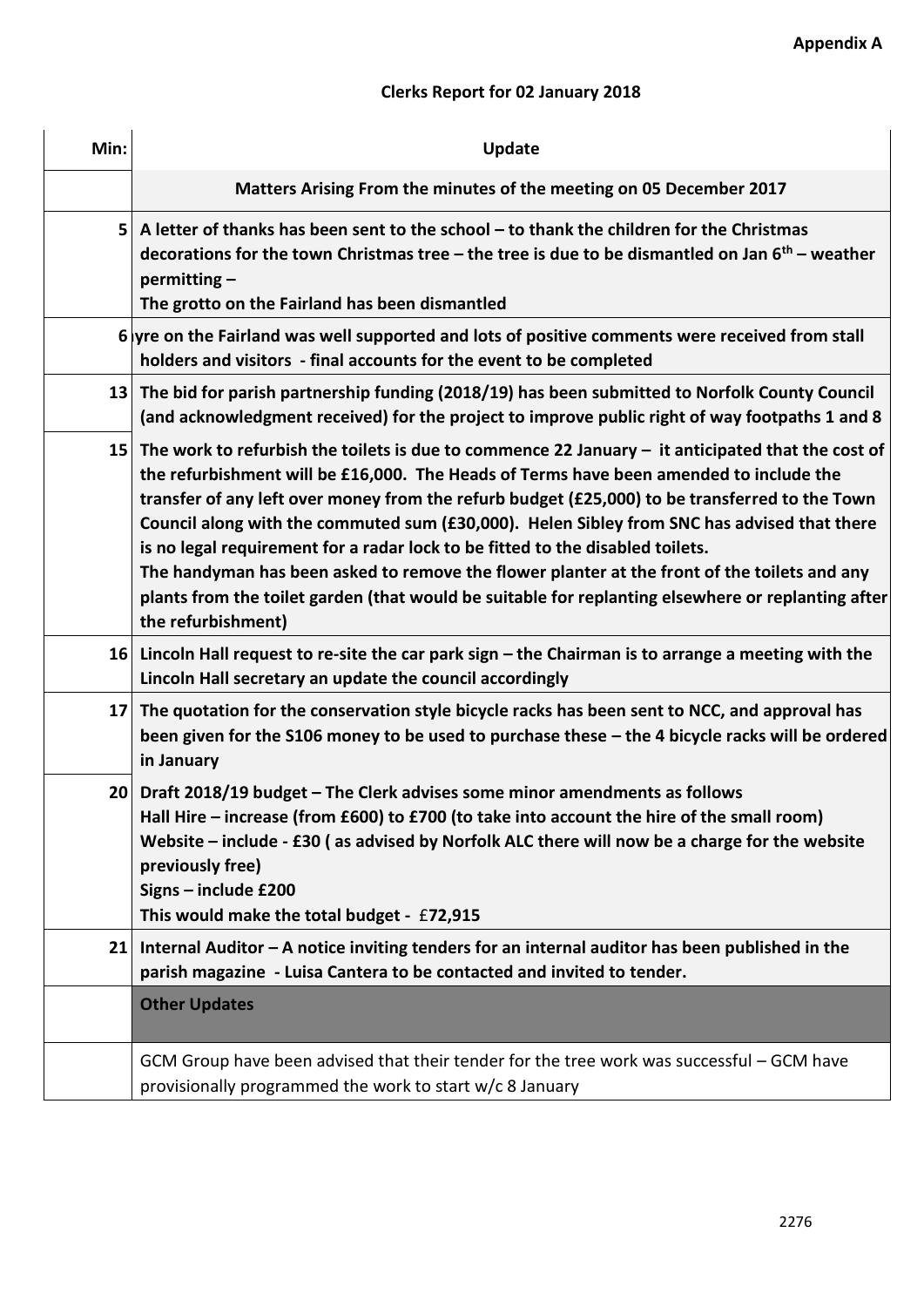| Review of Cemetery Fees and pre-sale of Exclusive right of Burial to be undertaken and brought to<br>full council for further discussion -- this will most likely be in February after the Cemetery Working<br>Party have met (hopefully in January)                                                                                                                                                                                                                                                                                                                                                                                                                                                                                                                                                   |
|--------------------------------------------------------------------------------------------------------------------------------------------------------------------------------------------------------------------------------------------------------------------------------------------------------------------------------------------------------------------------------------------------------------------------------------------------------------------------------------------------------------------------------------------------------------------------------------------------------------------------------------------------------------------------------------------------------------------------------------------------------------------------------------------------------|
| A lamppost on Hardingham Road was knocked over by a lorry visiting the site at 37-39 Hardingham<br>Road - Insurance Claim to be made for the replacement light - the site manager has advised that<br>the light would need to be moved (within the verge) do to the necessary realignment of the grass<br>verge at the entrance to the development -                                                                                                                                                                                                                                                                                                                                                                                                                                                   |
| The clerk has contacted the relevant officer at SNC regarding setting up an Emergency Plan/Group<br>for Hingham, The Officer would be happy to come to a Town Council Meeting to give some further<br>advice. Date to be arranged - this has been chased - but the officer has so far not been able to<br>attend any dates given                                                                                                                                                                                                                                                                                                                                                                                                                                                                       |
| Churchyard/Cemetery -<br>Awaiting contact from the builder with regard to undertaking the repairs to the churchyard wall<br>following the damage from the car.<br>The following permissions remain outstanding from the Archdeacon Straightening of the<br>leaning memorial stone -<br>Fixing of the curved wall by the Attleborough Road entrance - (this will be investigated after<br>the heating works have been undertaken)<br>Rev. Reed has confirmed that the permission granted by the Archdeacon for tree works will cover<br>ALL of the tree work required. The handyman will start to prune the low canopies in the<br>churchyard in November.<br>The handyman has been asked to remove the ivy from the trees in the cemetery to a height of<br>1.5m as per the advice in the tree survey. |
| The Street Lighting Contractor has been asked to visually inspect lighting stock and advise of any<br>defects found (even those previously reported) and to give the defects a risk indicator.<br>The contractor has sent a quotation for the replacement of 3 concrete columns on Hardingham<br>Street and 4 of the old painted green columns (2 have been omitted -) the quotation is to replace<br>with galvanised columns -<br>Quotations are being sought to replace the 6 green street light columns with Victorian style<br>columns.<br>A quotation was also supplied to replace the lantern on the column on the Watton rd/Springfield<br>rd junction                                                                                                                                          |

# **OUTSTANDING ISSUES**

Market Place south green footway project/Parish Partnership - Norfolk County Council have advised that the works have been programmed in for March 2018 - when the work is undertaken, remedial works to the section of footway by the public toilets will also be undertaken, with the addition of edging between the footway and toilet garden.

Some remedial work has been carried out to the Skate Park – SNC have been contacted regarding suitable companies who may be able to advice and quote on refurbishment of the skate park. – Awaiting advice from SNC

2 steel liners and 1 new bin to be ordered – South Norfolk Council will be advised when the dog waste bin will be removed.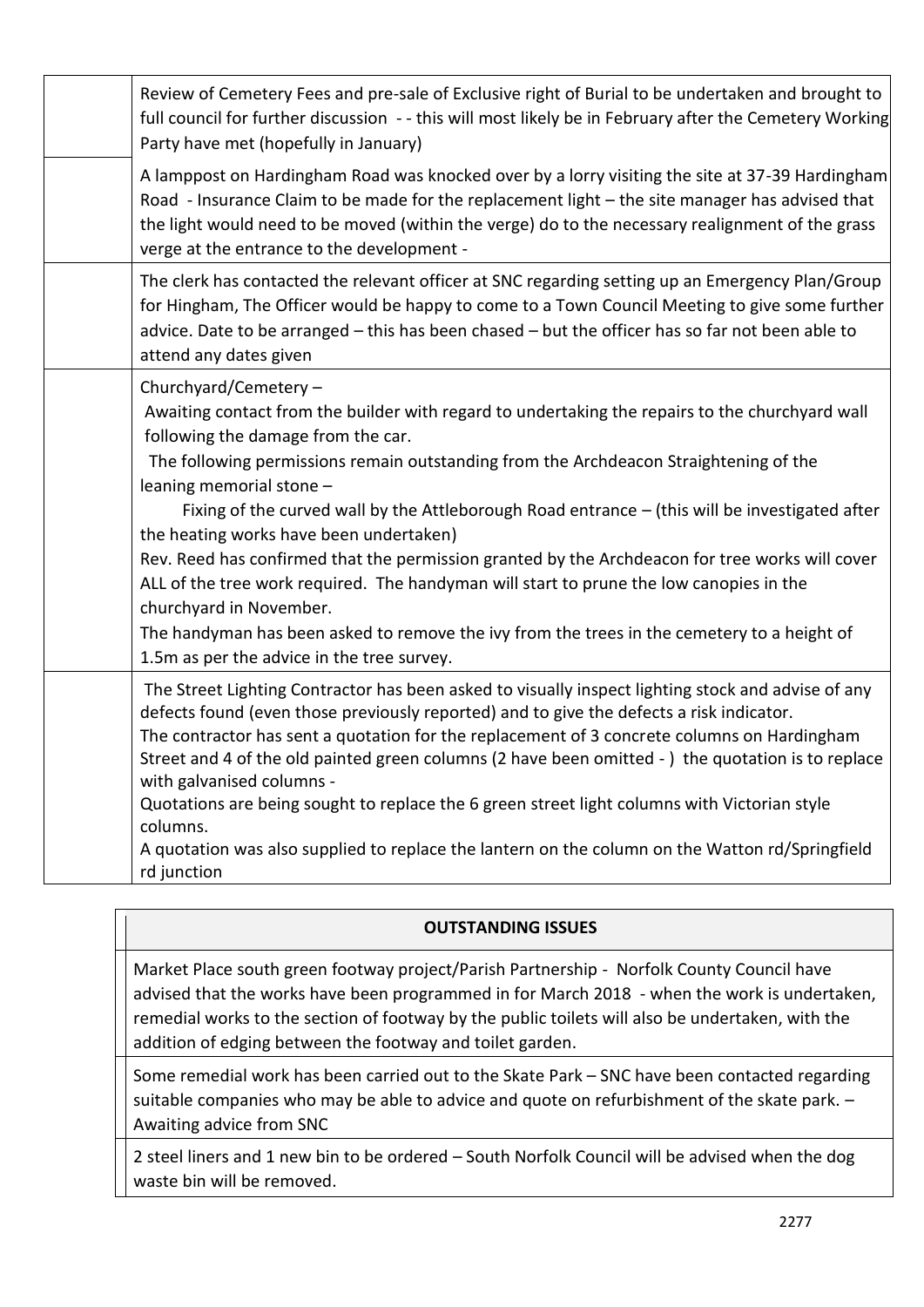"Please do not park on the grass" signs to be priced

Replacement oak trees on the Fairland – priced and sourced ready for planting after the Christmas Fair

Review/update of the Handyman's contract – to be completed.

Commemorative Plaque for the Fairland Bus shelter – To be ordered.

Request for a clear Bus Shelter – Norwich Road – By Hops development – to be looked at when the development is complete

Neighbourhood Plan – Councillors need to read through the information (website links) previously provided to enable a decision to be made at a later date

Leaning memorial stone in the Churchyard – Quotations to be sought Permission still required

Report prepared on 31/12/2017

Crime Figures – reported in November 2017 - On or Near….

Rectory Gardens - Vehicle crime 1

Bell Meadow – vehicle crime 1

B1108 - Violence and sexual offences 1

Hardingham Street - Criminal damage and arson 1, Violence and sexual offences 1

Ringers Lane - Violence and sexual offences 2

https://www.police.uk/norfolk/D12/crime/